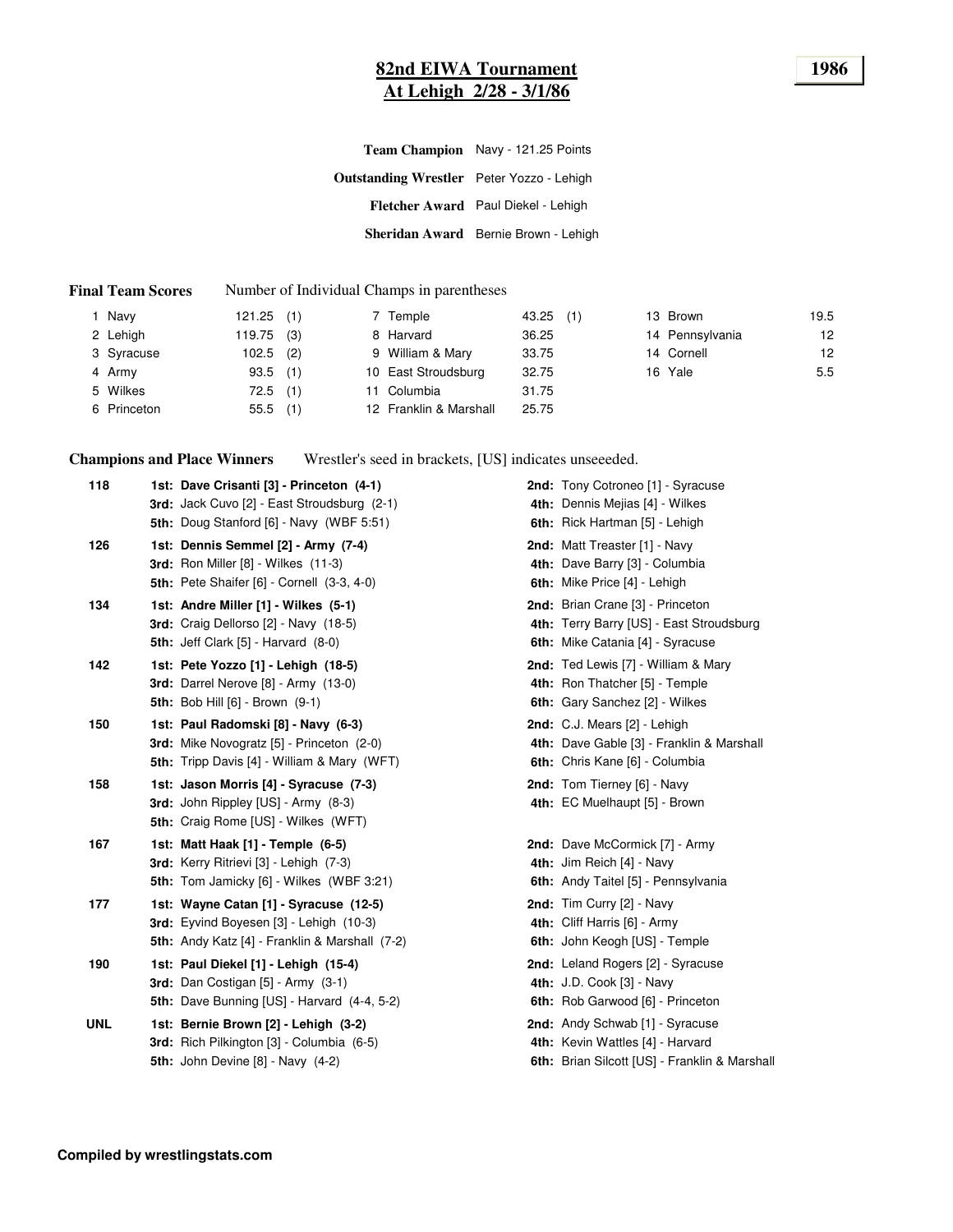# **2/28/1986 and 3/1/1986 at Lehigh 1986 EIWA Championship Page 1 of 10**

| Dave Crisanti, Princeton [3]       |                      |                    |                              |                             |                                      |
|------------------------------------|----------------------|--------------------|------------------------------|-----------------------------|--------------------------------------|
| Bye                                |                      | Dave Crisanti      |                              |                             |                                      |
| Doug Stanford, Navy [6]            |                      |                    |                              | Dave Crisanti 8-3           |                                      |
| Jeff Shapiro, Army                 |                      | Doug Stanford 10-0 |                              |                             |                                      |
| Jack Cuvo, East Stroudsburg [2]    |                      |                    |                              |                             | Dave Crisanti 3-3, 1-1 Cr F          |
| Jimmy Greene, William & Mary       |                      |                    | Jack Cuvo TF 23-7, 4:55      |                             |                                      |
| Ken Gaudreau, Columbia             |                      |                    |                              | Jack Cuvo TF 21-6, 6:59     |                                      |
| Jim Milot, Franklin & Marshall [7] |                      |                    | Ken Gaudreau 4-4, 4-4 Cr J   |                             |                                      |
| Adam Goldstein, Temple             |                      |                    |                              |                             | Dave Crisanti 4-1                    |
| Rick Hartman, Lehigh [5]           |                      | Rick Hartman 7-4   |                              |                             |                                      |
| Dennis Mejias, Wilkes [4]          |                      |                    |                              | Dennis Mejias 13-3          |                                      |
| Jean Charles, Pennsylvania         |                      | Dennis Mejias 13-4 |                              |                             |                                      |
| Jerry Graziano, Cornell            |                      |                    | Jerry Graziano 2-2, 0-0 Cr G |                             | Tony Cotroneo 12-4                   |
| Pete Monize, Brown [8]             |                      |                    |                              | Tony Cotroneo TF 15-0, 4:15 |                                      |
| Bye                                |                      | Tony Cotroneo      |                              |                             |                                      |
| Tony Cotroneo, Syracuse [1]        |                      |                    |                              |                             |                                      |
|                                    |                      |                    | <b>Consolation Bracket</b>   |                             |                                      |
| Bye                                | Jeff Shapiro         |                    |                              |                             |                                      |
| Jeff Shapiro                       |                      |                    | Jeff Shapiro Fall 2:41       |                             |                                      |
|                                    | Jerry Graziano       |                    |                              | Rick Hartman 5-4            |                                      |
|                                    |                      |                    |                              |                             | Jack Cuvo 5-4                        |
| Jimmy Greene                       | Jimmy Greene Med FFT |                    |                              | Jack Cuvo                   |                                      |
| Jim Milot                          |                      |                    | Rick Hartman 17-4            |                             |                                      |
|                                    | Rick Hartman         |                    |                              |                             | Third Place: Jack Cuvo 2-1           |
|                                    |                      |                    |                              |                             |                                      |
| Adam Goldstein                     | Adam Goldstein 14-1  |                    |                              |                             | Fifth Place: Doug Stanford Fall 5:51 |
| Jean Charles                       |                      |                    | Adam Goldstein 1-0           |                             |                                      |
|                                    | Ken Gaudreau         |                    |                              | Doug Stanford 6-5           |                                      |
|                                    |                      |                    |                              |                             | Dennis Mejias Fall 2:29              |
| Pete Monize                        | Pete Monize          |                    |                              | Dennis Mejias               |                                      |
| Bye                                |                      |                    | Doug Stanford 8-2            |                             |                                      |
|                                    | Doug Stanford        |                    |                              |                             |                                      |
|                                    |                      |                    |                              |                             |                                      |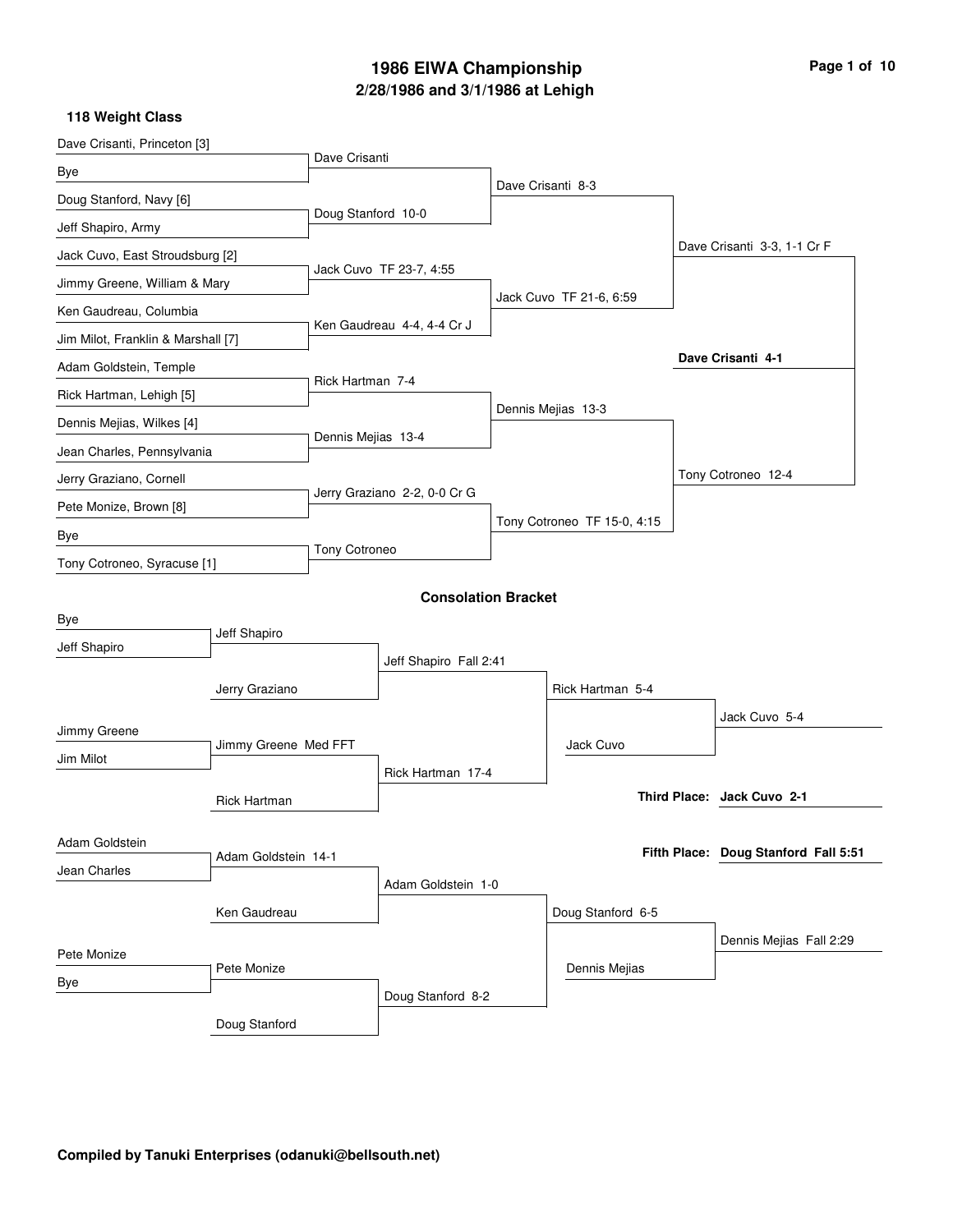# **2/28/1986 and 3/1/1986 at Lehigh 1986 EIWA Championship Page 2 of 10**

| Scott Beck, Harvard            |                      |                      |                            |                  |                    |                                    |
|--------------------------------|----------------------|----------------------|----------------------------|------------------|--------------------|------------------------------------|
| Matt Treaster, Navy [1]        |                      | Matt Treaster 11-7   |                            |                  |                    |                                    |
| Ed Arnold, Franklin & Marshall |                      |                      |                            |                  | Matt Treaster 14-7 |                                    |
| Ron Miller, Wilkes [8]         |                      | Ron Miller 18-7      |                            |                  |                    |                                    |
| Eric Pearson, Princeton        |                      |                      |                            |                  |                    | Matt Treaster 8-2                  |
| Mike Price, Lehigh [4]         |                      | Mike Price Fall 1:54 |                            | Mike Price 4-3   |                    |                                    |
| Tom Vara, East Stroudsburg [5] |                      |                      |                            |                  |                    |                                    |
| Dave Martin, Pennsylvania      |                      | Tom Vara Fall 2:24   |                            |                  |                    |                                    |
| Mike Hoess, William & Mary     |                      | Dave Barry 5-2       |                            |                  |                    | <b>Dennis Semmel 7-4</b>           |
| Dave Barry, Columbia [3]       |                      |                      |                            | Pete Shaifer 3-0 |                    |                                    |
| Pete Shaifer, Cornell [6]      |                      | Pete Shaifer 3-2     |                            |                  |                    |                                    |
| Mark Case, Yale                |                      |                      |                            |                  |                    |                                    |
| Matt McCumber, Brown           |                      |                      |                            |                  |                    | Dennis Semmel 14-1                 |
| Dennis Semmel, Army [2]        |                      | Dennis Semmel 13-2   |                            |                  | Dennis Semmel 18-8 |                                    |
| Bye                            |                      |                      |                            |                  |                    |                                    |
| Phil Consiglio, Syracuse [7]   |                      | Phil Consiglio       |                            |                  |                    |                                    |
|                                |                      |                      | <b>Consolation Bracket</b> |                  |                    |                                    |
| <b>Scott Beck</b>              | Scott Beck Fall 1:02 |                      |                            |                  |                    |                                    |
| Ed Arnold                      |                      |                      | Scott Beck TF 18-3, 3:11   |                  |                    |                                    |
|                                | Phil Consiglio       |                      |                            |                  | Dave Barry Med FFT |                                    |
|                                |                      |                      |                            |                  |                    | Dave Barry 13-6                    |
| Eric Pearson                   | Eric Pearson 13-0    |                      |                            |                  | <b>Mike Price</b>  |                                    |
| Dave Martin                    |                      |                      | Dave Barry TF 20-4, 6:00   |                  |                    |                                    |
|                                | Dave Barry           |                      |                            |                  |                    | Third Place: Ron Miller 11-3       |
|                                |                      |                      |                            |                  |                    |                                    |
| Mike Hoess                     | Mike Hoess 7-0       |                      |                            |                  |                    | Fifth Place: Pete Shaifer 3-3, 4-0 |
| Mark Case                      |                      |                      | Tom Vara 6-4               |                  |                    |                                    |
|                                | Tom Vara             |                      |                            |                  | Ron Miller 10-7    |                                    |
|                                |                      |                      |                            |                  |                    | Ron Miller 14-11                   |
| Matt McCumber                  | Matt McCumber        |                      |                            |                  | Pete Shaifer       |                                    |
| Bye                            |                      |                      | Ron Miller 6-5             |                  |                    |                                    |
|                                | Ron Miller           |                      |                            |                  |                    |                                    |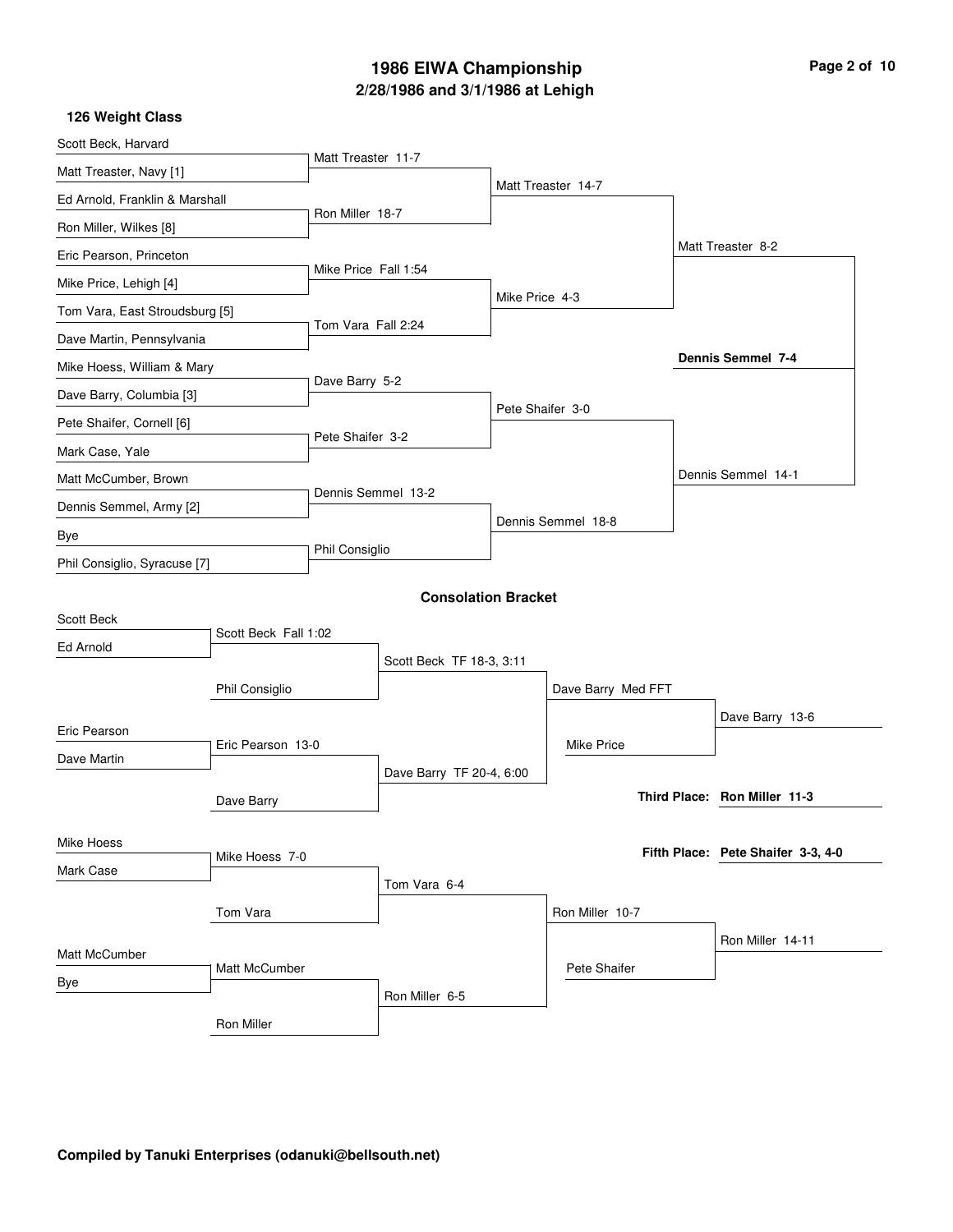# **2/28/1986 and 3/1/1986 at Lehigh 1986 EIWA Championship**

| Page 3 of 10 |  |  |
|--------------|--|--|
|--------------|--|--|

| Scott Anderson, Brown           |                     |                   |                              |                  |                    |  |                                  |
|---------------------------------|---------------------|-------------------|------------------------------|------------------|--------------------|--|----------------------------------|
| Jeff Clark, Harvard [5]         |                     | Jeff Clark 15-1   |                              |                  |                    |  |                                  |
| Jon Vogt, Columbia              |                     |                   |                              |                  | Mike Catania 14-3  |  |                                  |
| Mike Catania, Syracuse [4]      |                     | Mike Catania 14-1 |                              |                  |                    |  |                                  |
| Terry Barry, East Stroudsburg   |                     |                   |                              |                  |                    |  | Andre Miller 5-2                 |
| Joe Billy, Temple [8]           |                     | Joe Billy 6-5     |                              |                  |                    |  |                                  |
| Lee Allman, Pennsylvania        |                     |                   |                              | Andre Miller 9-3 |                    |  |                                  |
| Andre Miller, Wilkes [1]        |                     |                   | Andre Miller TF 18-3, 4:05   |                  |                    |  |                                  |
| Alex Stone, Franklin & Marshall |                     |                   |                              |                  |                    |  | Andre Miller 5-1                 |
| Brian Crane, Princeton [3]      |                     | Brian Crane 14-2  |                              |                  |                    |  |                                  |
| Joe Scandura, Cornell           |                     |                   |                              | Brian Crane 7-0  |                    |  |                                  |
| Jim Frick, Lehigh [6]           |                     | Jim Frick 11-2    |                              |                  |                    |  |                                  |
| Todd Messitt, Army [7]          |                     |                   |                              |                  |                    |  | Brian Crane 4-0                  |
| Jim Miller, Yale                |                     | Todd Messitt 13-3 |                              |                  |                    |  |                                  |
| Craig Dellorso, Navy [2]        |                     |                   |                              |                  | Craig Dellorso 8-5 |  |                                  |
| Geoff Goodale, William & Mary   |                     |                   | Craig Dellorso TF 18-2, 4:57 |                  |                    |  |                                  |
|                                 |                     |                   | <b>Consolation Bracket</b>   |                  |                    |  |                                  |
| Scott Anderson                  |                     |                   |                              |                  |                    |  |                                  |
| Jon Vogt                        | Scott Anderson 6-3  |                   |                              |                  |                    |  |                                  |
|                                 |                     |                   | Todd Messitt TF 19-4, 5:30   |                  |                    |  |                                  |
|                                 | <b>Todd Messitt</b> |                   |                              |                  | Terry Barry 6-5    |  |                                  |
| <b>Terry Barry</b>              |                     |                   |                              |                  |                    |  | Terry Barry 1-1, 2-2 Cr C        |
| Lee Allman                      | Terry Barry 14-0    |                   |                              |                  | Mike Catania       |  |                                  |
|                                 |                     |                   | Terry Barry 6-6, 3-0         |                  |                    |  |                                  |
|                                 | Jim Frick           |                   |                              |                  |                    |  | Third Place: Craig Dellorso 18-5 |
| Alex Stone                      |                     |                   |                              |                  |                    |  |                                  |
| Joe Scandura                    | Joe Scandura 14-7   |                   |                              |                  |                    |  | Fifth Place: Jeff Clark 8-0      |
|                                 |                     |                   | Joe Billy 5-1                |                  |                    |  |                                  |
|                                 | Joe Billy           |                   |                              |                  | Jeff Clark 4-3     |  |                                  |
|                                 |                     |                   |                              |                  |                    |  | Craig Dellorso 9-1               |
| Jim Miller                      | Jim Miller 4-1      |                   |                              |                  | Craig Dellorso     |  |                                  |
| Geoff Goodale                   |                     |                   | Jeff Clark TF 16-0, 2:14     |                  |                    |  |                                  |
|                                 | Jeff Clark          |                   |                              |                  |                    |  |                                  |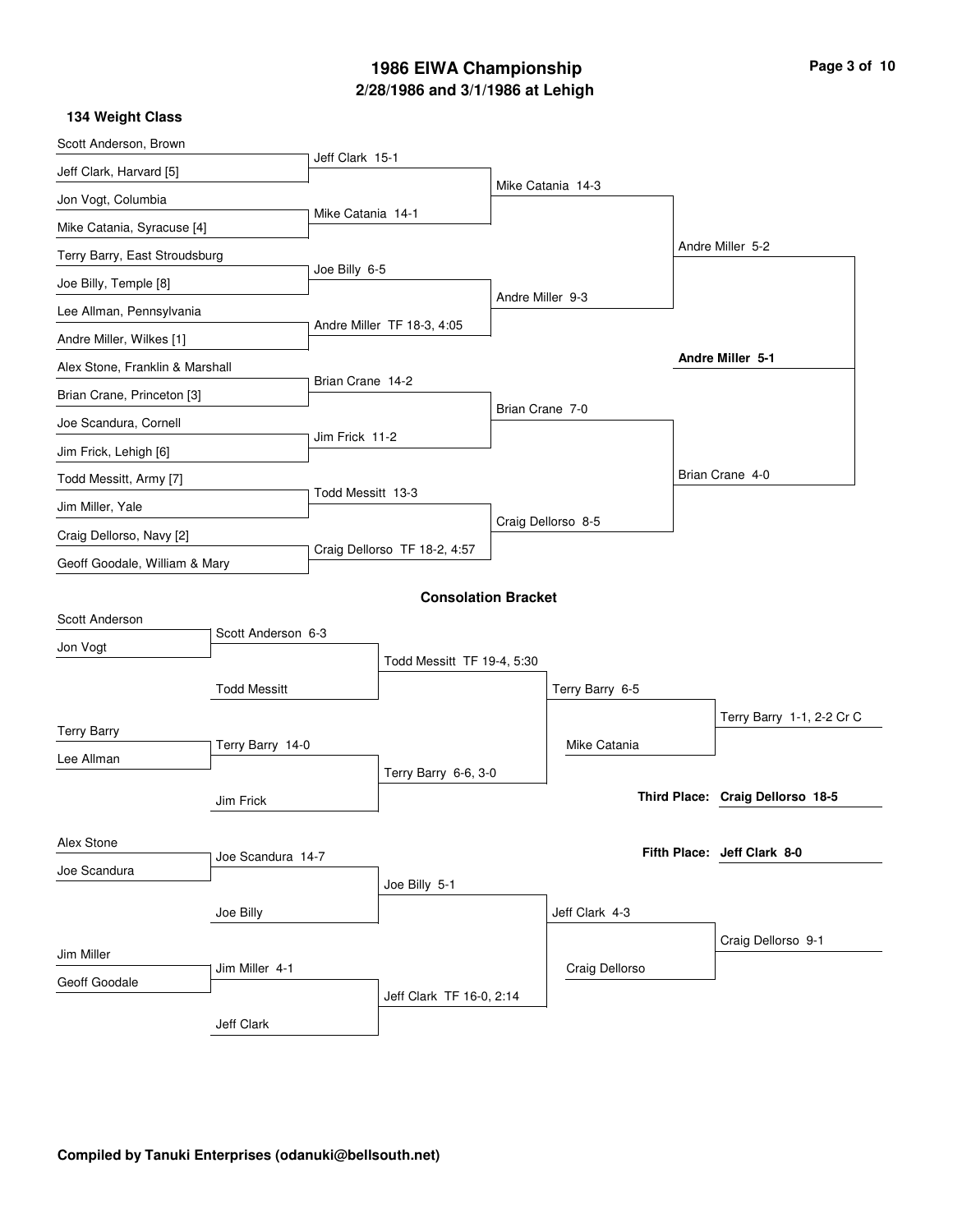### **2/28/1986 and 3/1/1986 at Lehigh 1986 EIWA Championship**

| Page 4 of 10 |  |  |  |  |  |
|--------------|--|--|--|--|--|
|--------------|--|--|--|--|--|

| Rob Monaco, Columbia                   |                          |                   |                             |                   |                   |  |                                 |
|----------------------------------------|--------------------------|-------------------|-----------------------------|-------------------|-------------------|--|---------------------------------|
| Ted Lewis, William & Mary [7]          |                          |                   | Ted Lewis TF 19-2, 5:00     |                   |                   |  |                                 |
| Mike Stalford, Cornell                 |                          |                   |                             | Ted Lewis 10-7    |                   |  |                                 |
| Gary Sanchez, Wilkes [2]               |                          |                   | Gary Sanchez TF 17-2, 7:00  |                   |                   |  |                                 |
| Derron Henning, East Stroudsburg       |                          |                   |                             |                   |                   |  | Ted Lewis 15-2                  |
| Bob Hill, Brown [6]                    |                          | Bob Hill 9-7      |                             |                   |                   |  |                                 |
| Joe Granda, Pennsylvania               |                          |                   |                             | Bob Hill 4-4, 4-2 |                   |  |                                 |
| John Johnston, Franklin & Marshall [3] |                          |                   | John Johnston 4-4, 4-1      |                   |                   |  |                                 |
| Ron Thatcher, Temple [5]               |                          |                   |                             |                   |                   |  | Pete Yozzo 18-5                 |
| Mike Hanrahan, Harvard                 |                          |                   | Ron Thatcher Fall 2:57      |                   |                   |  |                                 |
| Scott Manning, Navy [4]                |                          |                   |                             |                   | Ron Thatcher 9-4  |  |                                 |
| John Ripley, Princeton                 |                          | Scott Manning 7-1 |                             |                   |                   |  |                                 |
| Steve O'Neil, Syracuse                 |                          |                   |                             |                   |                   |  | Pete Yozzo Fall 2:44            |
| Darrel Nerove, Army [8]                |                          |                   | Darrel Nerove TF 19-2, 6:04 |                   |                   |  |                                 |
| Pete Yozzo, Lehigh [1]                 |                          |                   |                             |                   | Pete Yozzo 11-3   |  |                                 |
| Dave Ingalls, Yale                     |                          |                   | Pete Yozzo TF 19-4, 4:05    |                   |                   |  |                                 |
|                                        |                          |                   | <b>Consolation Bracket</b>  |                   |                   |  |                                 |
| Rob Monaco                             |                          |                   |                             |                   |                   |  |                                 |
| <b>Mike Stalford</b>                   | Rob Monaco 19-5          |                   |                             |                   |                   |  |                                 |
|                                        |                          |                   | Darrel Nerove 10-3          |                   |                   |  |                                 |
|                                        | <b>Darrel Nerove</b>     |                   |                             |                   | Darrel Nerove 6-2 |  |                                 |
| Derron Henning                         |                          |                   |                             |                   | <b>Bob Hill</b>   |  | Darrel Nerove 6-1               |
| Joe Granda                             | Derron Henning Fall 1:31 |                   |                             |                   |                   |  |                                 |
|                                        |                          |                   | Derron Henning Fall 1:10    |                   |                   |  | Third Place: Darrel Nerove 13-0 |
|                                        | Scott Manning            |                   |                             |                   |                   |  |                                 |
| Mike Hanrahan                          | Mike Hanrahan 3-2        |                   |                             |                   |                   |  | Fifth Place: Bob Hill 9-1       |
| John Ripley                            |                          |                   | Mike Hanrahan 7-5           |                   |                   |  |                                 |
|                                        | John Johnston            |                   |                             |                   | Gary Sanchez 12-2 |  |                                 |
|                                        |                          |                   |                             |                   |                   |  | Ron Thatcher 4-4, 2-2 Cr C      |
| Steve O'Neil                           | Steve O'Neil 10-7        |                   |                             |                   | Ron Thatcher      |  |                                 |
| Dave Ingalls                           |                          |                   | Gary Sanchez Fall 5:02      |                   |                   |  |                                 |
|                                        | Gary Sanchez             |                   |                             |                   |                   |  |                                 |
|                                        |                          |                   |                             |                   |                   |  |                                 |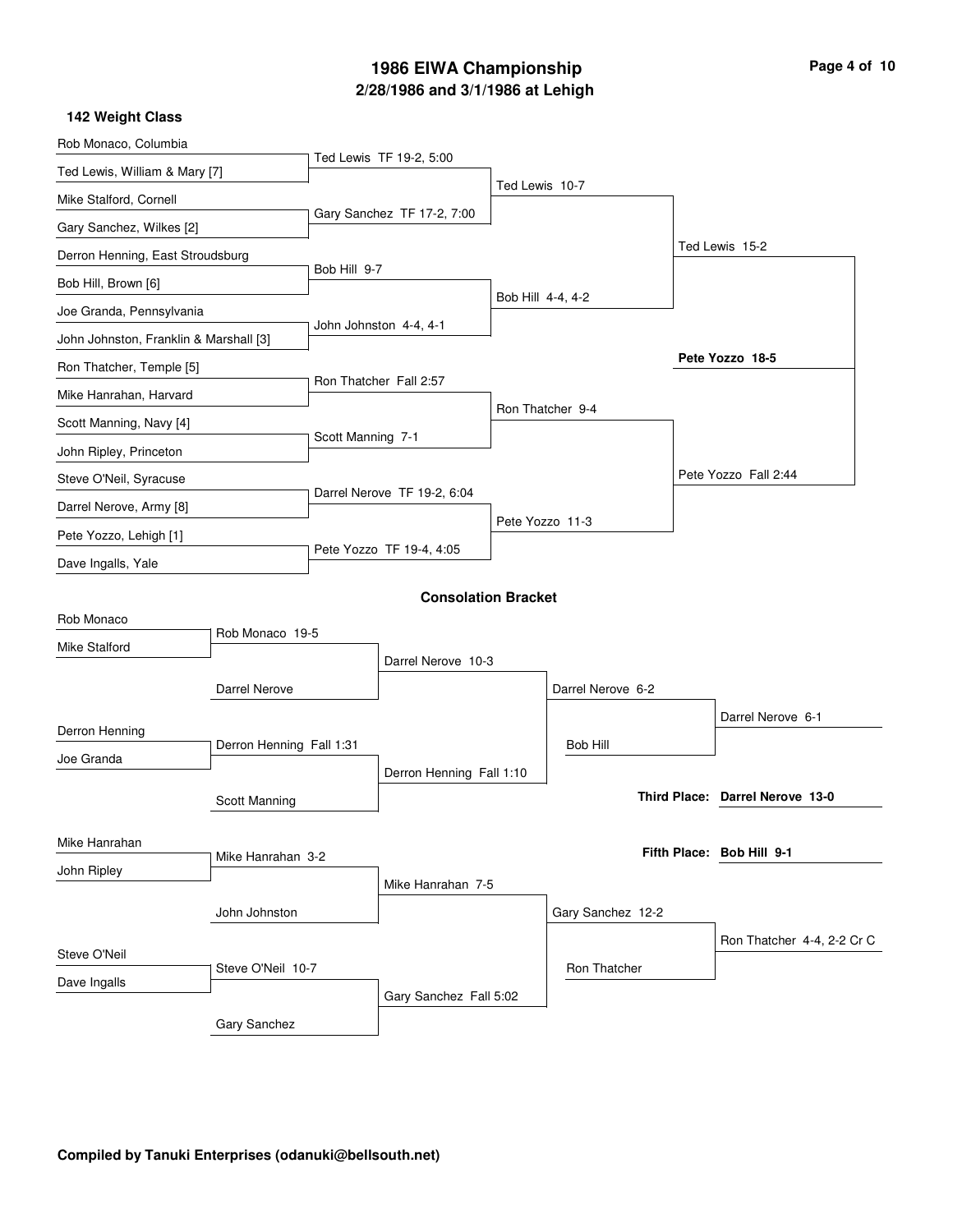# **2/28/1986 and 3/1/1986 at Lehigh 1986 EIWA Championship Page 5 of 10**

| Jerry Greenberg, Harvard            |                     |                       |                            |                 |                    |  |                                  |  |
|-------------------------------------|---------------------|-----------------------|----------------------------|-----------------|--------------------|--|----------------------------------|--|
| Mike Novogratz, Princeton [5]       |                     |                       | Mike Novogratz TF 16-1     |                 |                    |  |                                  |  |
| Nate VanDuzer, Army                 |                     |                       |                            |                 | Mike Novogratz 4-2 |  |                                  |  |
| Tripp Davis, William & Mary [4]     |                     | Tripp Davis 14-3      |                            |                 |                    |  |                                  |  |
| Paul Radomski, Navy [8]             |                     |                       |                            |                 |                    |  | Paul Radomski 10-4               |  |
| Andy Neibel, East Stroudsburg       |                     |                       | Paul Radomski Fall 4:40    |                 |                    |  |                                  |  |
| Marty Lynch, Syracuse [1]           |                     |                       |                            |                 | Paul Radomski 18-4 |  |                                  |  |
| Keith Venanzi, Temple               |                     | Marty Lynch 12-5      |                            |                 |                    |  |                                  |  |
| Cliff Georgaklis, Yale [7]          |                     |                       |                            |                 |                    |  | Paul Radomski 6-3                |  |
| Ivan Bergstein, Pennsylvania        |                     | Cliff Georgaklis 13-1 |                            |                 |                    |  |                                  |  |
| David Winston, Cornell              |                     |                       |                            | C.J. Mears 10-2 |                    |  |                                  |  |
| C.J. Mears, Lehigh [2]              |                     |                       | C.J. Mears TF 17-1, 6:11   |                 |                    |  |                                  |  |
| Dave Gable, Franklin & Marshall [3] |                     |                       |                            |                 |                    |  | C.J. Mears 8-5                   |  |
| Jim Dayton, Brown                   |                     | Dave Gable 15-2       |                            |                 |                    |  |                                  |  |
| Bye                                 |                     |                       |                            | Dave Gable 4-1  |                    |  |                                  |  |
| Chris Kane, Columbia [6]            |                     | Chris Kane            |                            |                 |                    |  |                                  |  |
|                                     |                     |                       | <b>Consolation Bracket</b> |                 |                    |  |                                  |  |
| Jerry Greenberg                     |                     |                       |                            |                 |                    |  |                                  |  |
| Nate VanDuzer                       | Jerry Greenberg 7-6 |                       |                            |                 |                    |  |                                  |  |
|                                     |                     |                       | Chris Kane 6-5             |                 |                    |  |                                  |  |
|                                     | Chris Kane          |                       |                            |                 | Chris Kane 9-3     |  |                                  |  |
| Andy Neibel                         |                     |                       |                            |                 |                    |  | Mike Novogratz 3-3, 1-0          |  |
| Keith Venanzi                       | Keith Venanzi 7-1   |                       |                            |                 | Mike Novogratz     |  |                                  |  |
|                                     |                     |                       | Cliff Georgaklis 13-0      |                 |                    |  |                                  |  |
|                                     | Cliff Georgaklis    |                       |                            |                 |                    |  | Third Place: Mike Novogratz 2-0  |  |
| Ivan Bergstein                      |                     |                       |                            |                 |                    |  |                                  |  |
| David Winston                       | Ivan Bergstein 16-6 |                       |                            |                 |                    |  | Fifth Place: Tripp Davis Med FFT |  |
|                                     |                     |                       | Ivan Bergstein DFT         |                 |                    |  |                                  |  |
|                                     | Marty Lynch         |                       |                            |                 | Tripp Davis 5-2    |  |                                  |  |
| Jim Dayton                          |                     |                       |                            |                 |                    |  | Dave Gable 10-1                  |  |
| Bye                                 | Jim Dayton          |                       |                            |                 | Dave Gable         |  |                                  |  |
|                                     |                     |                       | Tripp Davis 11-4           |                 |                    |  |                                  |  |
|                                     | <b>Tripp Davis</b>  |                       |                            |                 |                    |  |                                  |  |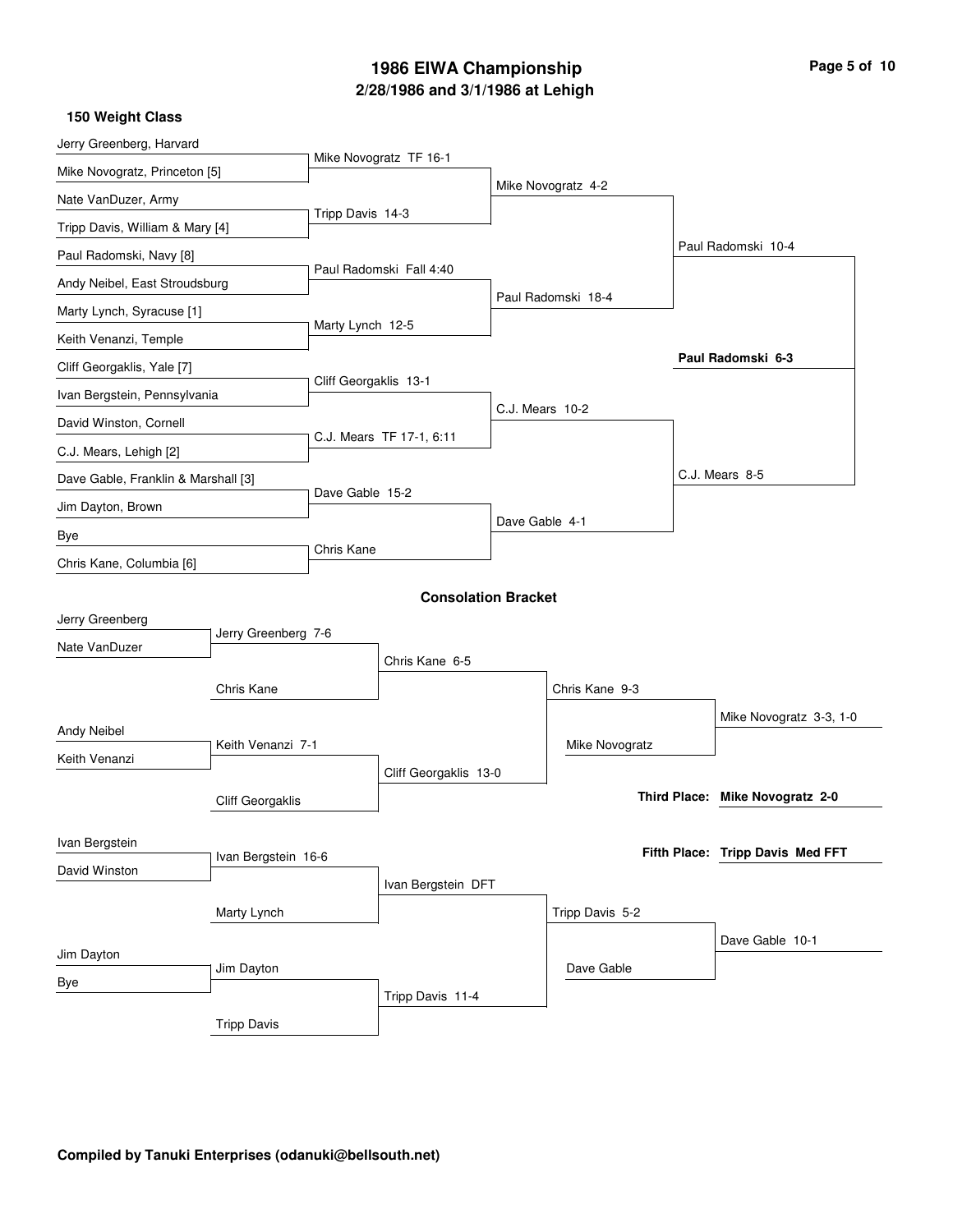# **2/28/1986 and 3/1/1986 at Lehigh 1986 EIWA Championship Page 6 of 10**

| Bob Migliaccio, East Stroudsburg   |                         |                   |                            |                  |                        |                               |  |
|------------------------------------|-------------------------|-------------------|----------------------------|------------------|------------------------|-------------------------------|--|
| Tom Tierney, Navy [6]              |                         |                   | Tom Tierney Fall 1:16      |                  |                        |                               |  |
| Rob Milavasky, Temple              |                         |                   |                            |                  | Tom Tierney 4-4, 4-0   |                               |  |
| Tim Yoder, Franklin & Marshall [3] |                         |                   | Rob Milavasky Fall 6:53    |                  |                        |                               |  |
| John Rippley, Army                 |                         |                   |                            |                  |                        | Tom Tierney 4-2               |  |
| Rich Tavoso, Princeton [7]         |                         |                   | John Rippley Fall 4:40     |                  |                        |                               |  |
| Craig Rome, Wilkes                 |                         |                   |                            |                  | Craig Rome 6-6, 3-2    |                               |  |
| Chad Watkins, Lehigh [2]           |                         | Craig Rome 16-2   |                            |                  |                        |                               |  |
| Randy Nunn, Pennsylvania           |                         |                   |                            |                  |                        | <b>Jason Morris 7-3</b>       |  |
| Kevin Turner, William & Mary [1]   |                         | Kevin Turner 12-3 |                            |                  |                        |                               |  |
| Pete Holmes, Harvard [8]           |                         |                   |                            | Pete Holmes 3-2  |                        |                               |  |
| Eric Shaub, Cornell                |                         |                   | Pete Holmes Fall 1:18      |                  |                        |                               |  |
| Jason Morris, Syracuse [4]         |                         | Jason Morris 16-5 |                            |                  |                        | Jason Morris FFT              |  |
| Joe Rojas, Columbia                |                         |                   |                            |                  |                        |                               |  |
| EC Muelhaupt, Brown [5]            |                         |                   |                            | Jason Morris 7-5 |                        |                               |  |
| Leo Kostelnik, Yale                |                         | EC Muelhaupt 7-3  |                            |                  |                        |                               |  |
|                                    |                         |                   | <b>Consolation Bracket</b> |                  |                        |                               |  |
| <b>Bob Migliaccio</b>              |                         |                   |                            |                  |                        |                               |  |
| Tim Yoder                          | Tim Yoder 11-7          |                   |                            |                  |                        |                               |  |
|                                    |                         |                   | EC Muelhaupt DFT 5:15      |                  |                        |                               |  |
|                                    | <b>EC Muelhaupt</b>     |                   |                            |                  | EC Muelhaupt Fall 1:44 |                               |  |
| <b>Rich Tavoso</b>                 | Rich Tavoso 10-8        |                   |                            |                  | Craig Rome             | EC Muelhaupt 4-1              |  |
| <b>Chad Watkins</b>                |                         |                   | Rich Tavoso 10-0           |                  |                        |                               |  |
|                                    | <b>Kevin Turner</b>     |                   |                            |                  |                        | Third Place: John Rippley 8-3 |  |
|                                    |                         |                   |                            |                  |                        |                               |  |
| Randy Nunn                         | Randy Nunn Fall 8:52 OT |                   |                            |                  |                        | Fifth Place: Craig Rome FFT   |  |
| Eric Shaub                         |                         |                   | John Rippley Fall 5:25     |                  |                        |                               |  |
|                                    | John Rippley            |                   |                            |                  | John Rippley 7-3       |                               |  |
|                                    |                         |                   |                            |                  |                        | John Rippley FFT              |  |
| Joe Rojas                          | Joe Rojas 3-0           |                   |                            |                  | Pete Holmes            |                               |  |
| Leo Kostelnik                      |                         |                   | Rob Milavasky 5-4          |                  |                        |                               |  |
|                                    | Rob Milavasky           |                   |                            |                  |                        |                               |  |
|                                    |                         |                   |                            |                  |                        |                               |  |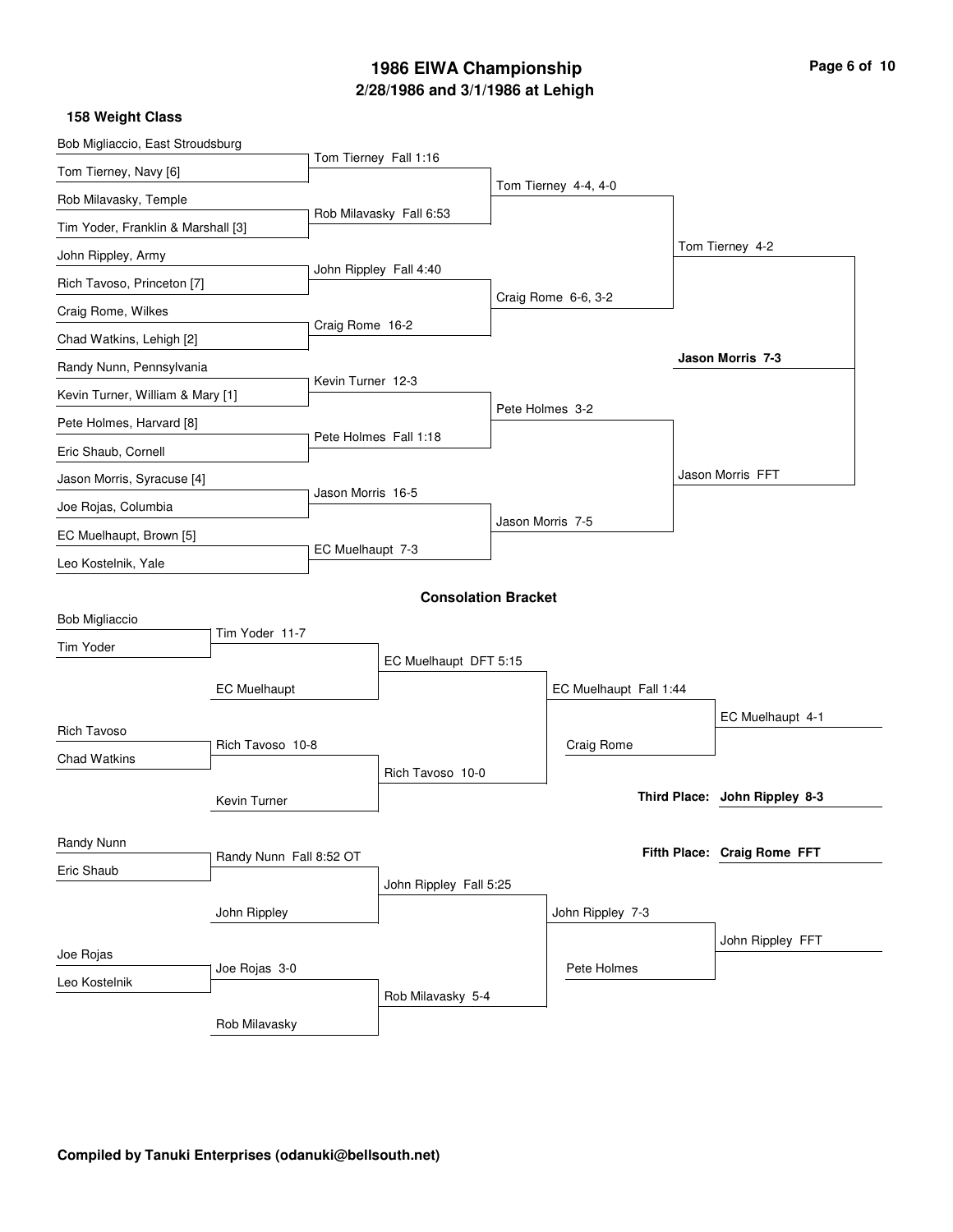## **2/28/1986 and 3/1/1986 at Lehigh 1986 EIWA Championship Page 7 of 10**

| Mark Micolucci, Franklin & Marshall [8]      |                         |                     |                            |                    |                    |                                    |
|----------------------------------------------|-------------------------|---------------------|----------------------------|--------------------|--------------------|------------------------------------|
| Steve Farrell, Harvard                       |                         | Mark Micolucci 5-1  |                            |                    |                    |                                    |
| Ed McLaughlin, William & Mary                |                         |                     |                            | Matt Haak 8-4      |                    |                                    |
| Matt Haak, Temple [1]                        |                         | Matt Haak Fall 2:04 |                            |                    |                    |                                    |
| Scott Edwards, Columbia                      |                         |                     |                            |                    |                    | Matt Haak 7-3                      |
| Andy Taitel, Pennsylvania [5]                |                         | Andy Taitel 7-0     |                            |                    |                    |                                    |
| Rich Pochert, Princeton                      |                         | Jim Reich Fall 4:18 |                            | Jim Reich 16-4     |                    |                                    |
| Jim Reich, Navy [4]                          |                         |                     |                            |                    |                    |                                    |
| Tom Jamicky, Wilkes [6]                      |                         |                     |                            |                    |                    | Matt Haak 6-5                      |
| Mike Narewski, Syracuse                      |                         |                     | Tom Jamicky Fall 3:31      |                    |                    |                                    |
| Kerry Ritrievi, Lehigh [3]                   |                         |                     |                            | Kerry Ritrievi 7-2 |                    |                                    |
| Lance Minor, Brown                           |                         | Kerry Ritrievi 11-2 |                            |                    |                    |                                    |
| Scott O'Neil, Cornell [2]                    |                         |                     |                            |                    |                    | Dave McCormick 1-1, 3-1            |
| Chris Grammes, East Stroudsburg              |                         | Scott O'Neil 16-8   |                            |                    | Dave McCormick 1-0 |                                    |
| Dave McCormick, Army [7]<br>Dan Evarts, Yale |                         | Dave McCormick 10-2 |                            |                    |                    |                                    |
|                                              |                         |                     |                            |                    |                    |                                    |
|                                              |                         |                     | <b>Consolation Bracket</b> |                    |                    |                                    |
| <b>Steve Farrell</b>                         | Ed McLaughlin Fall 3:03 |                     |                            |                    |                    |                                    |
| Ed McLaughlin                                |                         |                     | Ed McLaughlin Med FFT      |                    |                    |                                    |
|                                              | Scott O'Neil            |                     |                            |                    | Tom Jamicky 5-0    |                                    |
|                                              |                         |                     |                            |                    |                    | Jim Reich 10-6                     |
| Scott Edwards                                | Scott Edwards 5-3       |                     |                            |                    | Jim Reich          |                                    |
| <b>Rich Pochert</b>                          |                         |                     | Tom Jamicky 6-4            |                    |                    |                                    |
|                                              | Tom Jamicky             |                     |                            |                    |                    | Third Place: Kerry Ritrievi 7-3    |
|                                              |                         |                     |                            |                    |                    |                                    |
| Mike Narewski                                | Mike Narewski Fall 5:27 |                     |                            |                    |                    | Fifth Place: Tom Jamicky Fall 3:21 |
| Lance Minor                                  |                         |                     | Andy Taitel Fall 2:30      |                    |                    |                                    |
|                                              | <b>Andy Taitel</b>      |                     |                            |                    | Andy Taitel 11-4   |                                    |
|                                              |                         |                     |                            |                    |                    | Kerry Ritrievi 7-6                 |
| <b>Chris Grammes</b>                         | Dan Evarts 6-4          |                     |                            |                    | Kerry Ritrievi     |                                    |
| Dan Evarts                                   |                         |                     | Mark Micolucci 4-2         |                    |                    |                                    |
|                                              | Mark Micolucci          |                     |                            |                    |                    |                                    |
|                                              |                         |                     |                            |                    |                    |                                    |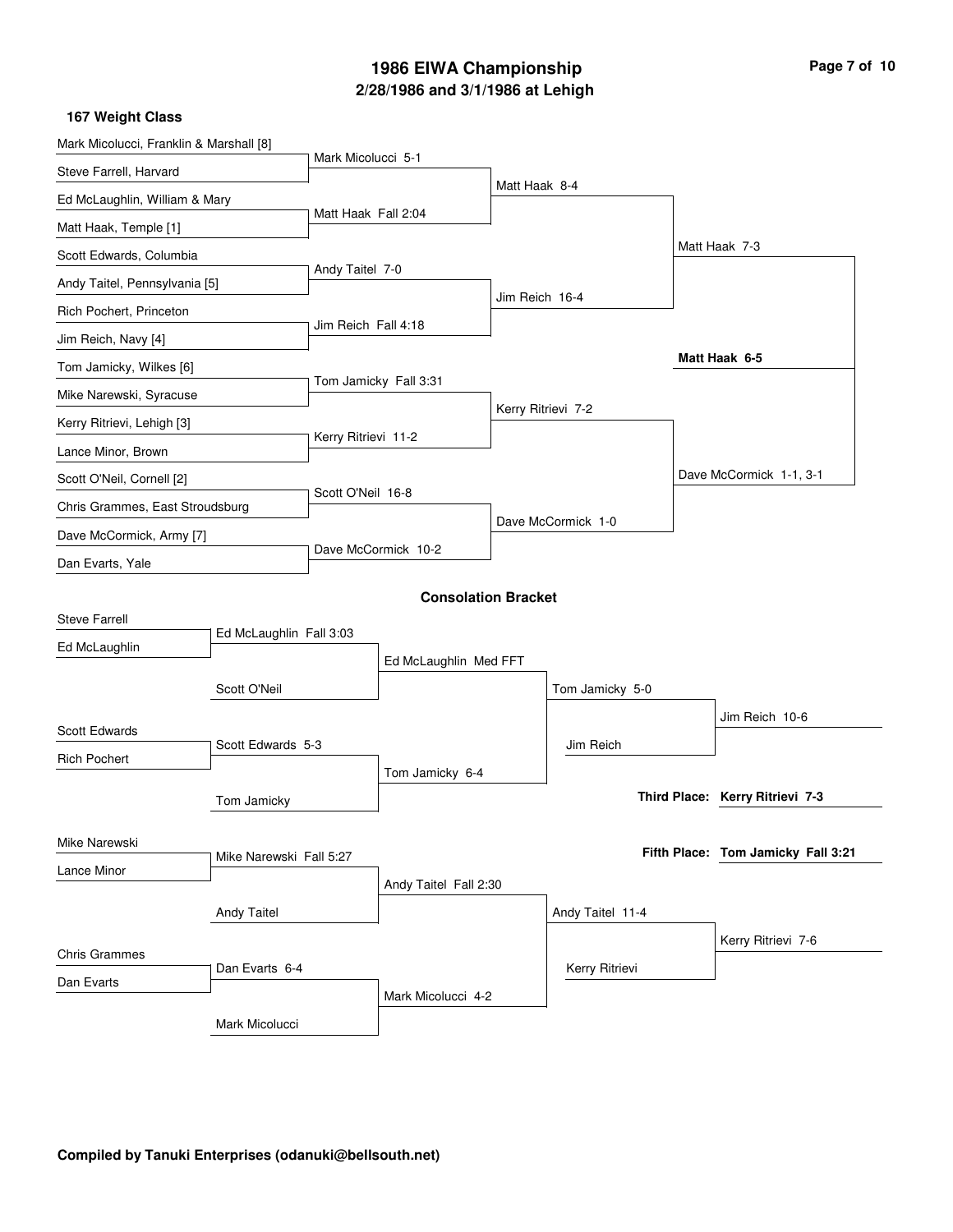# **2/28/1986 and 3/1/1986 at Lehigh 1986 EIWA Championship Page 8 of 10**

| Dean Yacobucci, Yale [5]           |                              |                            |                            |                |                           |  |                                  |
|------------------------------------|------------------------------|----------------------------|----------------------------|----------------|---------------------------|--|----------------------------------|
| John Keogh, Temple                 |                              | John Keogh 10-4            |                            |                |                           |  |                                  |
| Andy Katz, Franklin & Marshall [4] |                              | Andy Katz 5-4              |                            | Andy Katz 6-2  |                           |  |                                  |
| Kurt McDowell, Brown               |                              |                            |                            |                |                           |  |                                  |
| Wayne Catan, Syracuse [1]          |                              |                            |                            |                |                           |  | Wayne Catan 20-7                 |
| Tim Kernan, Princeton              |                              | Wayne Catan TF 19-3, 3:12  |                            |                |                           |  |                                  |
| Steve Hasenfus, Columbia [8]       |                              | Steve Hasenfus 4-2         |                            |                | Wayne Catan TF 22-7, 6:05 |  |                                  |
| John Smith, William & Mary         |                              |                            |                            |                |                           |  |                                  |
| Kevin McGinty, Harvard [7]         |                              |                            |                            |                |                           |  | Wayne Catan 12-5                 |
| Andy Rice, Cornell                 |                              | Kevin McGinty 7-4          |                            |                |                           |  |                                  |
| Tim Curry, Navy [2]                |                              | Tim Curry Fall 0:58        |                            | Tim Curry 15-7 |                           |  |                                  |
| Ofodike Ezekoye, Pennsylvania      |                              |                            |                            |                |                           |  |                                  |
| Cliff Harris, Army [6]             |                              | Cliff Harris TF 22-4, 6:48 |                            |                |                           |  | Tim Curry 3-2                    |
| Jerry Scaringe, Wilkes             |                              |                            |                            |                |                           |  |                                  |
| Bye                                |                              |                            |                            |                | Eyvind Boyesen 8-6        |  |                                  |
| Eyvind Boyesen, Lehigh [3]         |                              | Eyvind Boyesen             |                            |                |                           |  |                                  |
|                                    |                              |                            | <b>Consolation Bracket</b> |                |                           |  |                                  |
| Dean Yacobucci                     |                              |                            |                            |                |                           |  |                                  |
| Kurt McDowell                      | Dean Yacobucci TF 15-0, 4:42 |                            |                            |                |                           |  |                                  |
|                                    |                              |                            | Cliff Harris 10-5          |                |                           |  |                                  |
|                                    | <b>Cliff Harris</b>          |                            |                            |                | Cliff Harris 9-5          |  |                                  |
| Tim Kernan                         |                              |                            |                            |                |                           |  | Cliff Harris 4-1                 |
| John Smith                         | Tim Kernan 9-3               |                            |                            |                | Andy Katz                 |  |                                  |
|                                    |                              | Tim Kernan 11-3            |                            |                |                           |  |                                  |
|                                    | Kevin McGinty                |                            |                            |                |                           |  | Third Place: Eyvind Boyesen 10-3 |
| Andy Rice                          |                              |                            |                            |                |                           |  |                                  |
| Ofodike Ezekoye                    | Andy Rice Fall 0:31          |                            |                            |                |                           |  | Fifth Place: Andy Katz 7-2       |
|                                    |                              |                            | Steve Hasenfus 10-8        |                |                           |  |                                  |
| <b>Steve Hasenfus</b>              |                              |                            |                            |                | John Keogh 5-2            |  |                                  |
| Jerry Scaringe                     |                              |                            |                            |                |                           |  | Eyvind Boyesen 18-5              |
| Bye                                | Jerry Scaringe               |                            |                            |                | Eyvind Boyesen            |  |                                  |
|                                    |                              |                            | John Keogh 4-4, 8-2        |                |                           |  |                                  |
|                                    | John Keogh                   |                            |                            |                |                           |  |                                  |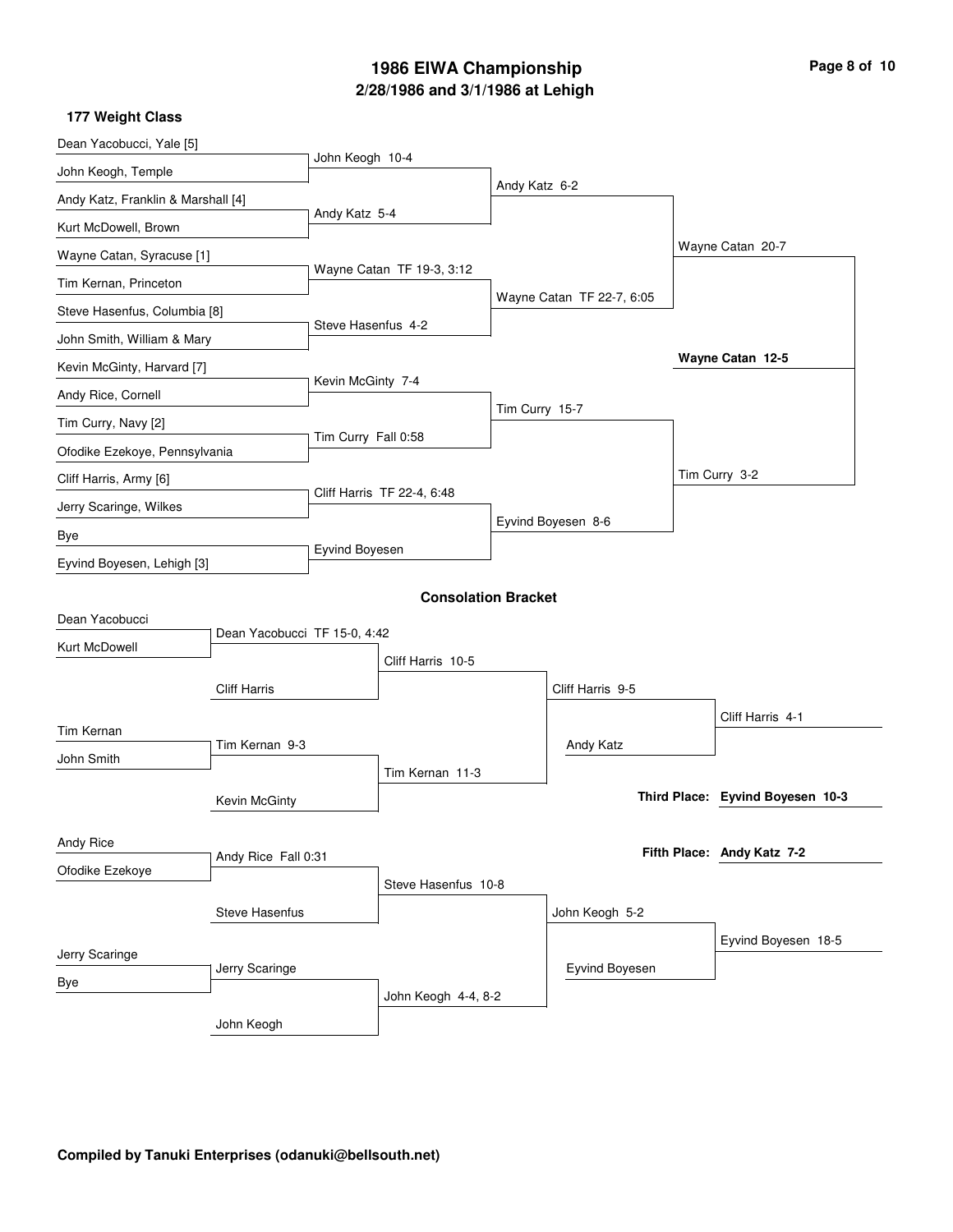# **2/28/1986 and 3/1/1986 at Lehigh 1986 EIWA Championship Page 9 of 10**

|              |                                                      |                                                                                                                                                                    |                                          |                                                                                                                                                                    | Leland Rogers Fall 6:34            |
|--------------|------------------------------------------------------|--------------------------------------------------------------------------------------------------------------------------------------------------------------------|------------------------------------------|--------------------------------------------------------------------------------------------------------------------------------------------------------------------|------------------------------------|
|              |                                                      |                                                                                                                                                                    |                                          |                                                                                                                                                                    |                                    |
|              |                                                      |                                                                                                                                                                    |                                          |                                                                                                                                                                    |                                    |
|              |                                                      |                                                                                                                                                                    |                                          |                                                                                                                                                                    |                                    |
|              |                                                      |                                                                                                                                                                    |                                          |                                                                                                                                                                    | Paul Diekel 15-4                   |
|              |                                                      |                                                                                                                                                                    |                                          |                                                                                                                                                                    |                                    |
|              | Roger Neff Fall 0:57                                 |                                                                                                                                                                    |                                          |                                                                                                                                                                    |                                    |
|              |                                                      |                                                                                                                                                                    |                                          |                                                                                                                                                                    |                                    |
|              |                                                      |                                                                                                                                                                    |                                          |                                                                                                                                                                    | Paul Diekel TF 20-5, 7:00          |
|              |                                                      |                                                                                                                                                                    |                                          |                                                                                                                                                                    |                                    |
|              |                                                      |                                                                                                                                                                    |                                          |                                                                                                                                                                    |                                    |
|              |                                                      |                                                                                                                                                                    |                                          |                                                                                                                                                                    |                                    |
|              |                                                      |                                                                                                                                                                    |                                          |                                                                                                                                                                    |                                    |
|              |                                                      |                                                                                                                                                                    |                                          |                                                                                                                                                                    |                                    |
|              |                                                      |                                                                                                                                                                    |                                          |                                                                                                                                                                    |                                    |
|              |                                                      |                                                                                                                                                                    |                                          |                                                                                                                                                                    |                                    |
|              |                                                      |                                                                                                                                                                    |                                          |                                                                                                                                                                    | J.D. Cook 3-2                      |
|              |                                                      |                                                                                                                                                                    |                                          |                                                                                                                                                                    |                                    |
|              |                                                      |                                                                                                                                                                    |                                          |                                                                                                                                                                    |                                    |
| Roger Neff   |                                                      |                                                                                                                                                                    |                                          |                                                                                                                                                                    | Third Place: Dan Costigan 3-1      |
|              |                                                      |                                                                                                                                                                    |                                          |                                                                                                                                                                    |                                    |
|              |                                                      |                                                                                                                                                                    |                                          |                                                                                                                                                                    | Fifth Place: Dave Bunning 4-4, 5-2 |
|              |                                                      |                                                                                                                                                                    |                                          |                                                                                                                                                                    |                                    |
|              |                                                      |                                                                                                                                                                    |                                          |                                                                                                                                                                    |                                    |
|              |                                                      |                                                                                                                                                                    |                                          |                                                                                                                                                                    | Dan Costigan Fall 3:11             |
|              |                                                      |                                                                                                                                                                    |                                          |                                                                                                                                                                    |                                    |
|              |                                                      |                                                                                                                                                                    | Dan Costigan                             |                                                                                                                                                                    |                                    |
|              | Rob Garwood 7-3                                      |                                                                                                                                                                    |                                          |                                                                                                                                                                    |                                    |
| Kevin Looney | Dave Bunning<br>Pete Valois 8-1<br>Craig Covell 15-1 | Rob Garwood<br>J.D. Cook Fall 1:04<br>Leland Rogers 8-7<br>Kevin Looney Fall 4:59<br>Paul Diekel Fall 2:56<br>Dave Bunning 5-3<br>Dan Costigan<br>Craig Covell 4-3 | Dave Bunning 12-3<br>Pete Valois Med FFT | J.D. Cook 4-3<br>Leland Rogers Fall 3:49<br>Paul Diekel DFT<br>Dan Costigan 6-5<br><b>Consolation Bracket</b><br>Dave Bunning 13-2<br>J.D. Cook<br>Rob Garwood 5-1 |                                    |